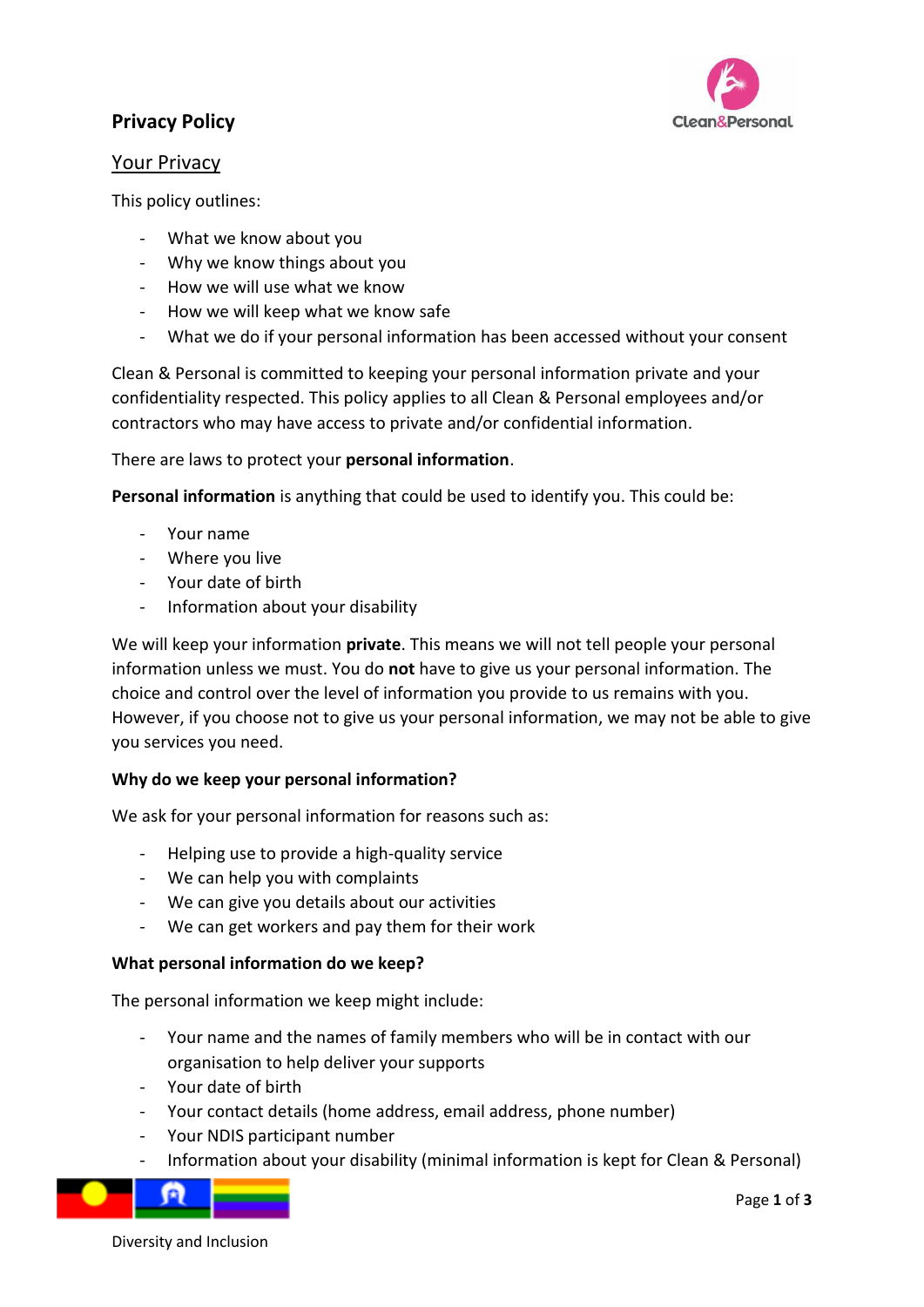

# **Privacy Policy**

Sometimes your personal information is **sensitive information**.

**Sensitive information** is normally private and can include:

- Your cultural background
- Your religious beliefs
- Your sexual orientation
- Information about your health

We also keep personal information on:

- Other services providers you receive services from (particular support coordination and plan management)
- Your family or carers
- Our workers

We will **not** tell anyone about your personal information unless we have to. The NDIS Commission might need the information to keep you safe.

#### **How do we collect your personal information?**

Generally, we collect your personal information either directly from you, or from your support coordinator or plan manager. We will do this:

- In person
- Over the phone; and/or
- Online interactions, including through our website, email, mobile, and social media.

You should have already given consent to your support coordinator or plan manager to pass on information to us. They should only ever pass on relevant information Clean & Personal requires to deliver supports. All other information is destroyed.

#### **How do we use your personal information?**

We will use your personal information to help us provide the best services and supports.

We might need to tell other people about you because they give you the supports you need. This will usually only include our cleaner and two or three office staff at Clean & Personal. In other words, only the people who work with and for you.

You need to give **consent** for us to tell other people your personal information. Consent means you say 'yes'. We might give other people your information when you have **not given**  consent if:

- The laws say we must; or
- It will keep you safe

You can ask us any time about the personal information we keep about you. You can request a copy of your personal records.



Diversity and Inclusion